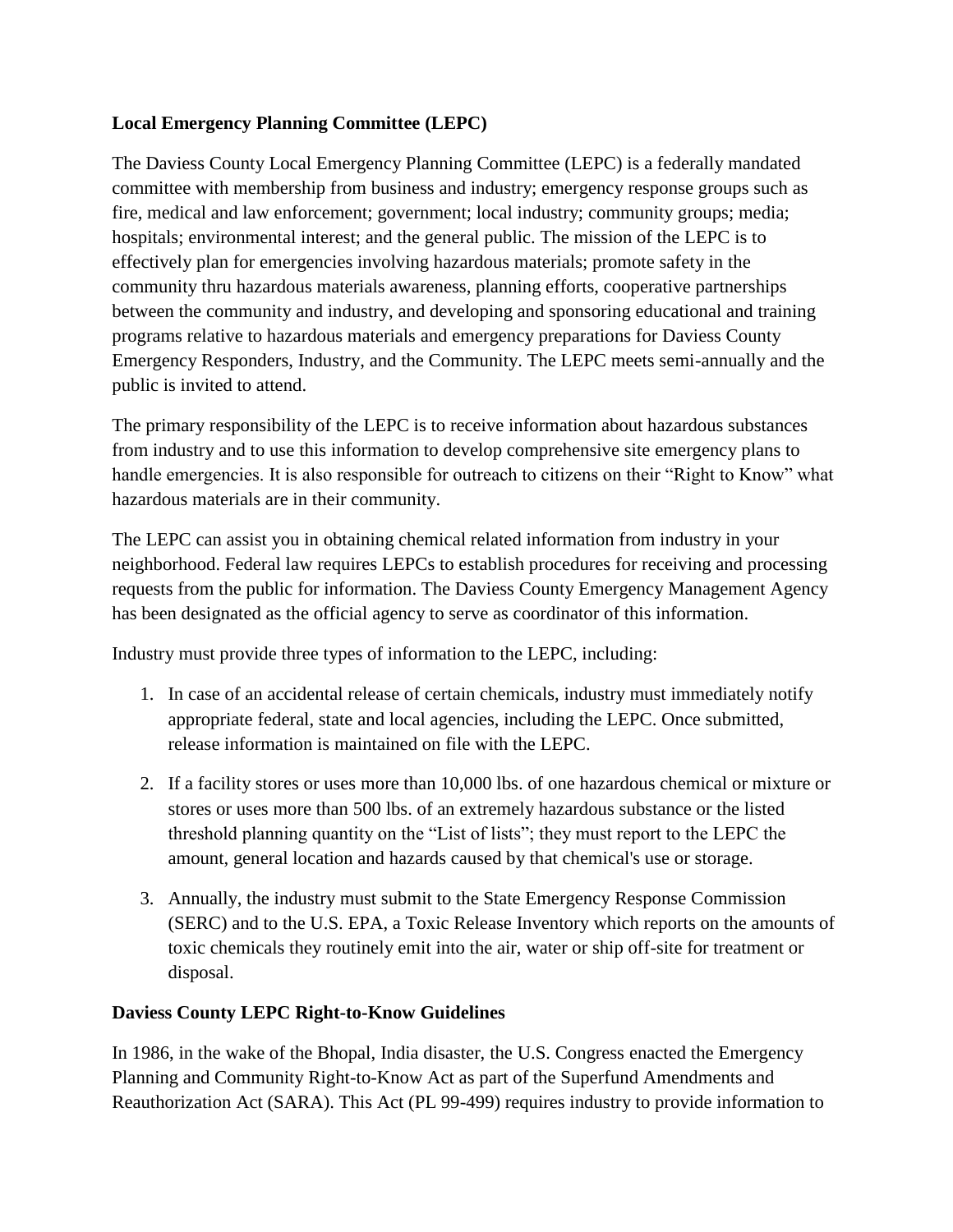local governments and citizens on the types and amounts of hazardous materials they manufacture, store, handle, use or release regularly into the environment. The intent of the Act was that, with this important information, communities could take steps to reduce the risk of fires, explosions, and pollution and be better prepared for emergencies *before they occur*.

Kentucky's Local Emergency Planning districts correspond to the 118 of Kentucky's 120 counties. Boone, Campbell, and Kenton counties joined to form the Northern Kentucky Emergency Planning Committee, creating the only exception.

**Kentucky LEPC's – It is your right to know!** Read the Kentucky LEPC's "Right To Know" Adobe Acrobat PDF by clicking [here.](http://kyem.ky.gov/programs/Documents/Kentucky%20LEPC%27s%20-%20It%20Is%20Your%20Right%20To%20Know%21%20UPDATE%202014.pdf)

### **Safety Tips for Our Citizens concerning Hazardous Chemicals**

If you should happen upon a transportation accident involving hazardous chemicals:

- 1. Move immediately to a safe area away from the chemical(s). 1,000 feet minimum is recommended.
- 2. **DO NOT** interact with any chemical(s) at the scene.
- 3. Call 9-1-1 to notify emergency personnel. Give them as much information as possible without exposing yourself to danger.
- 4. Alert others and keep them away from possible danger.
- 5. Notify emergency personnel immediately if you become exposed to chemicals.

### **Links**

Clicking a link below will open that item in a new window!

- $\bullet$  [SARA Title III](http://kyem.ky.gov/programs/Pages/SARATitleIII.aspx) information; online submission and associated documents
- [SARA List of Lists](http://www.epa.gov/emergencies/docs/chem/list_of_lists_revised_7_26_2011.pdf)
- [NAICS Codes](http://www.naics.com/search.htm)
- [CAS Numbers](http://www.epa.gov/enviro/facts/tri/search.html)
- Commonwealth of Kentucky [EPCRA "How To Comply" Packet](http://www.dcemaky.com/pdf/2014%20Commonwealth%20of%20Kentucky%27s%20-%20EPCRA%20How%20to%20Comply%20Packet.pdf)